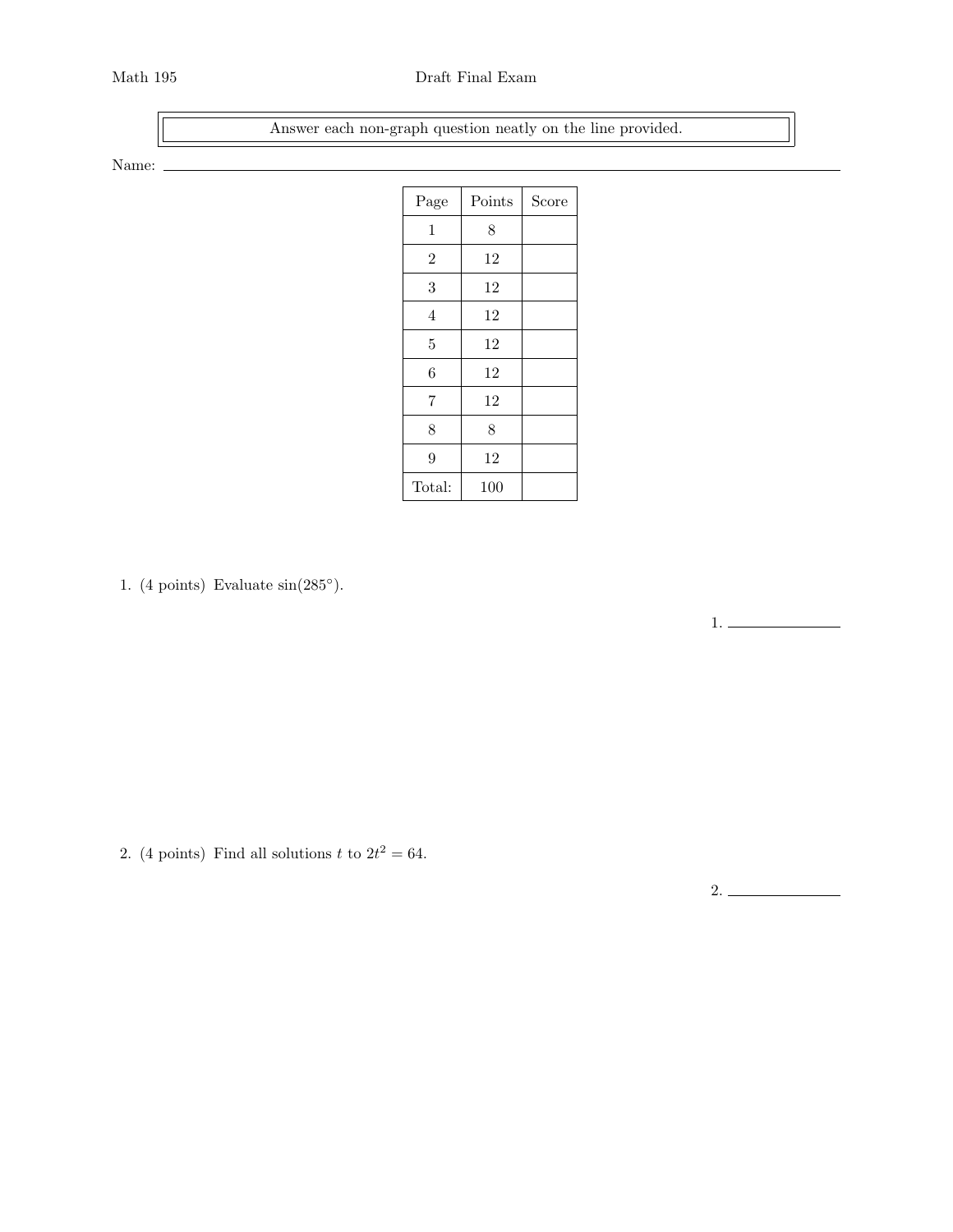3. (4 points) Find cos(2 $\theta$ ) given that tan  $\theta = -\frac{4}{3}$ 

3.

4. (4 points) Find all solutions  $\theta$  to  $2 \sec^2 \theta - 4 = 0$  for  $0 \le \theta \le 2\pi$ .

4.

5. (4 points) Evaluate  $\log_2\left(\frac{1}{64}\right)$ .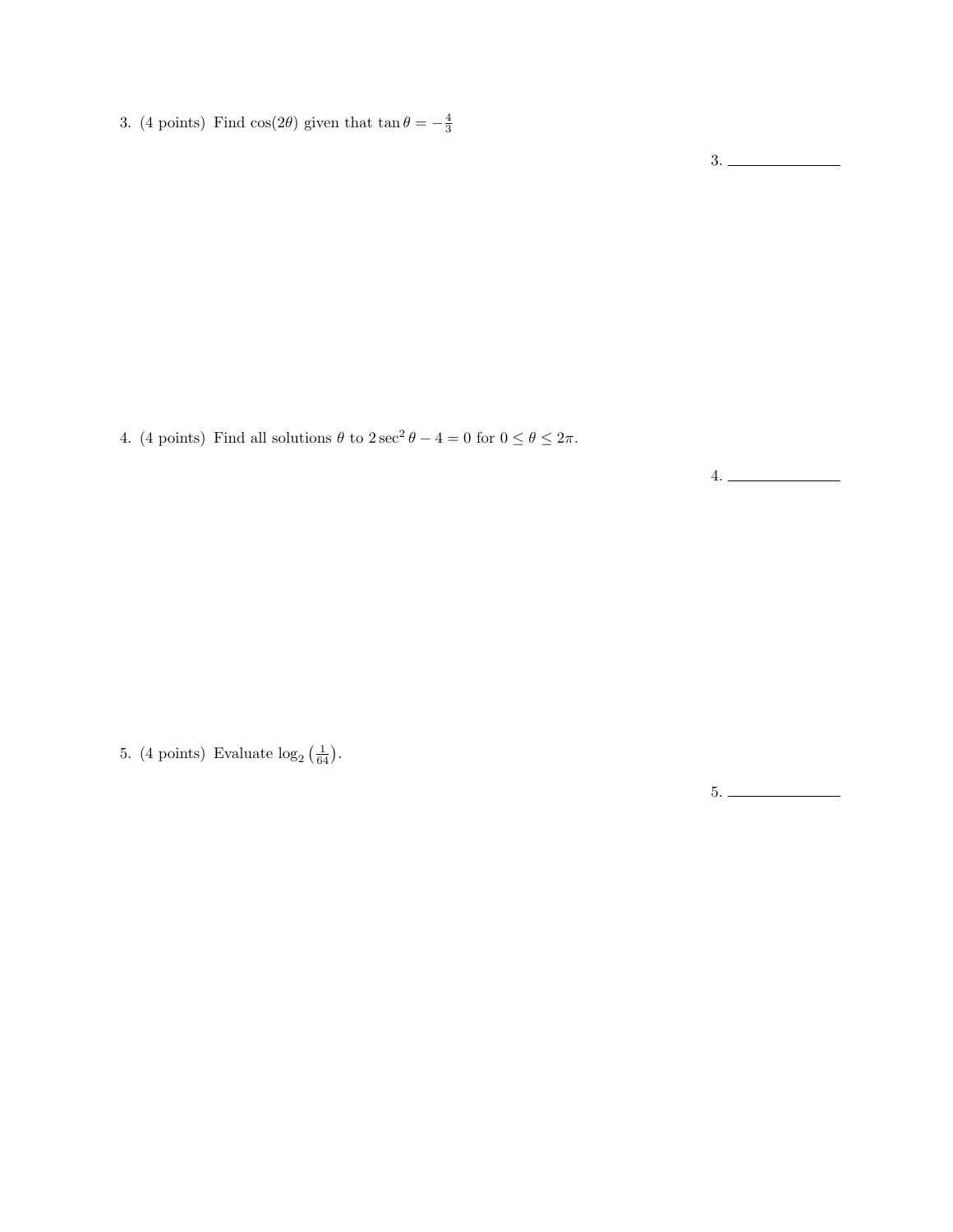6. (4 points) Solve  $\log_9(x-5) = 1 - \log_9(x+3)$  for x.

6.

7. (4 points) Evaluate  $\tan (\sin^{-1}(\frac{-1}{2}))$ .

7.

8. (4 points) Sketch the graph of  $f(x) = 1 - 4x - x^2$ .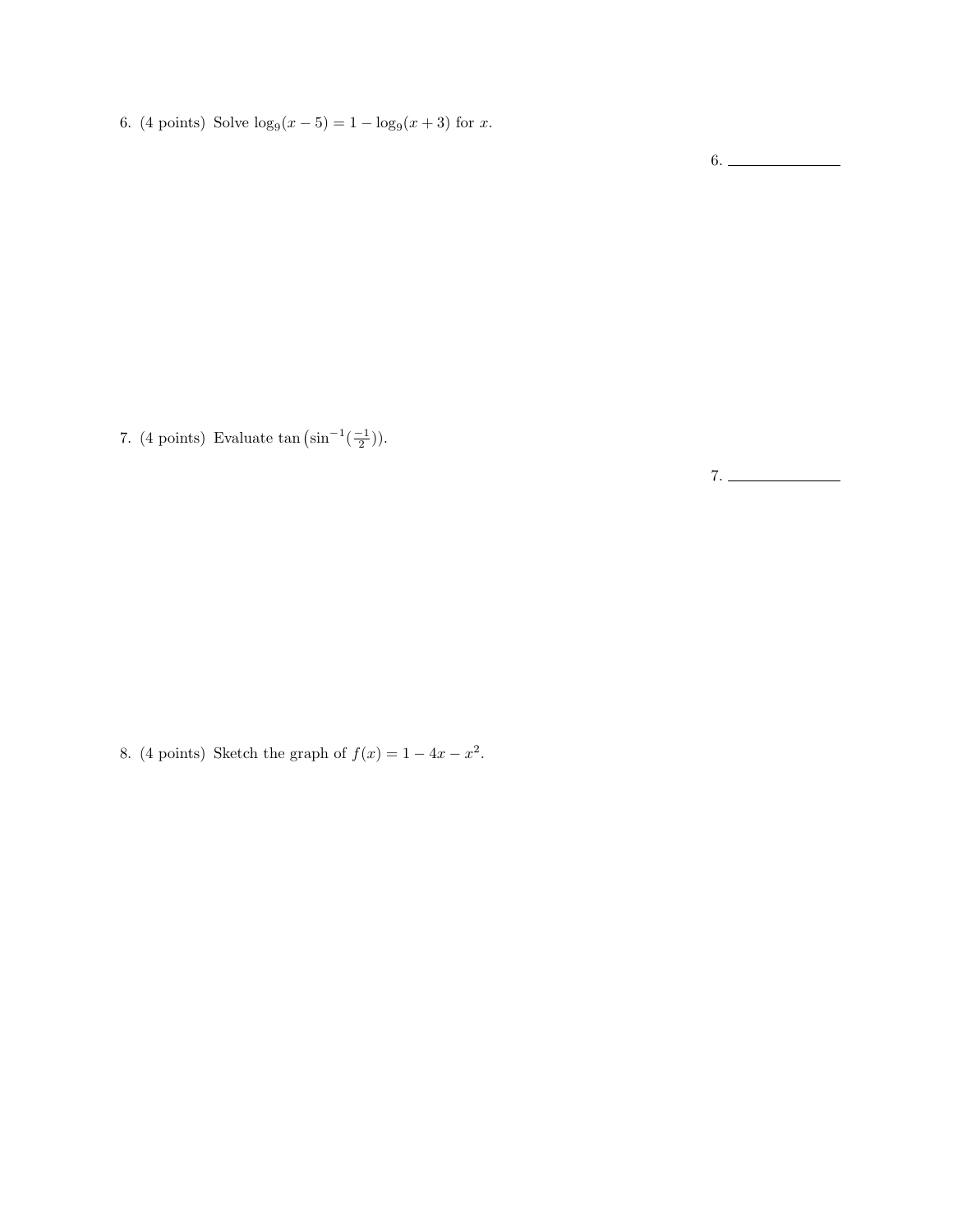9. (4 points) Find the terminal point on the unit circle determined by  $-\frac{13\pi}{4}$  radians.

9.

10. (4 points) Determine the net change and the average rate of change of  $f(x) = x^3 - 5x^2$  between  $x = 5$ and  $x = 10$ .

10.

11. (4 points) Sketch the graph of  $F(x) = |x| - x$  by making a table of values.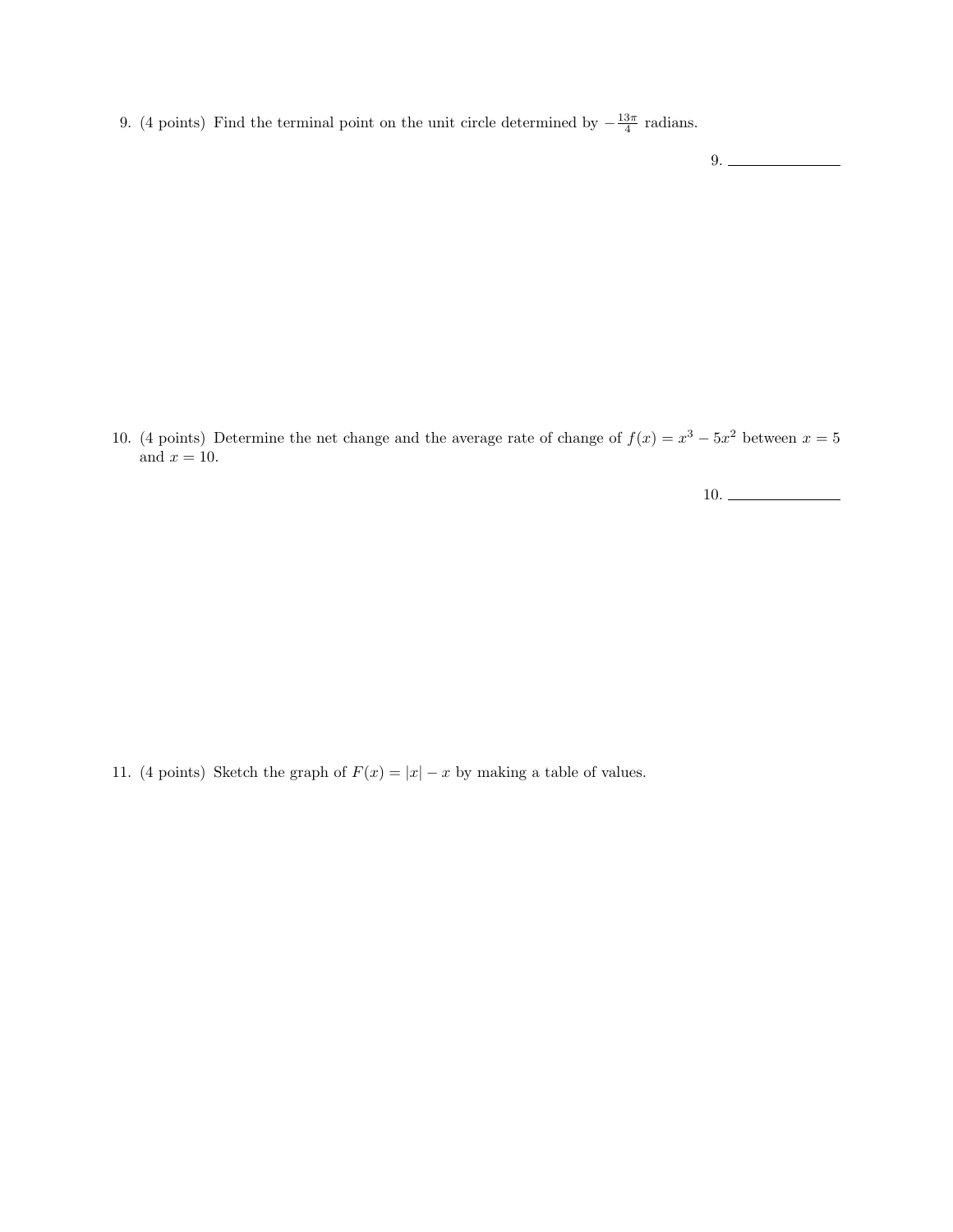12. (4 points) Find  $h^{-1}(-5)$  when  $h(x) = 3 - 2x$ .

12.

13. (4 points) Evaluate  $f(f(2)) - g(g(3))$  when  $f(x) = 5x - 3$  and  $g(x) = 4 - x^2$ .

13.

14. (4 points) Evaluate  $(\frac{49}{36})^{-\frac{3}{2}}$ .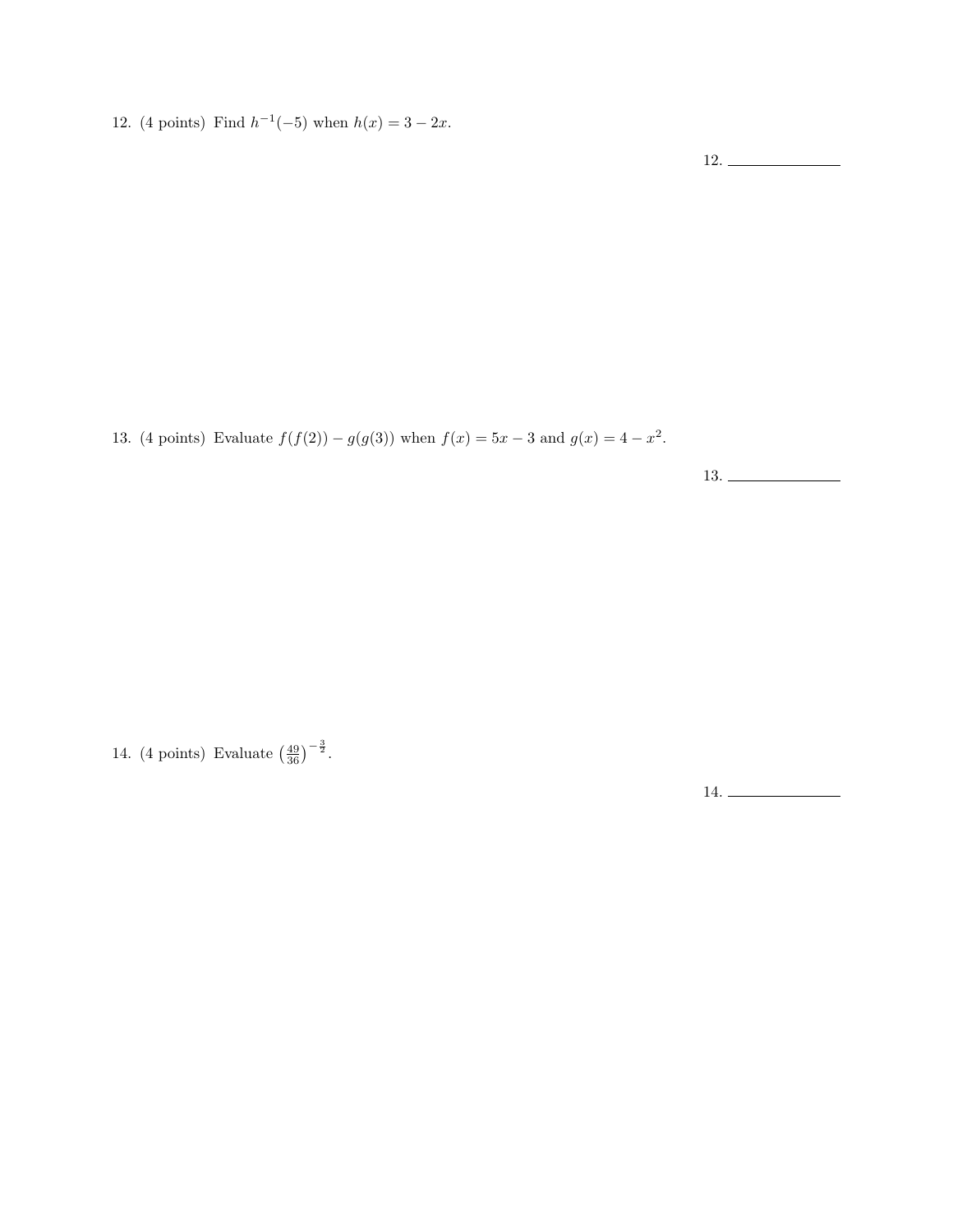15. (4 points) Simplify the difference quotient  $\frac{f(1+h)-f(1)}{h}$  when  $f(x) = \frac{2}{x+5}$ .

15.

16. (4 points) Find the center and radius of the circle given by the equation  $x^2 + y^2 - \frac{1}{4}x + \frac{1}{4}y = \frac{1}{32}$ .

16.

17. (4 points) Find an equation of the line passing through the points  $(5, -3)$  and  $(-4, 8)$ .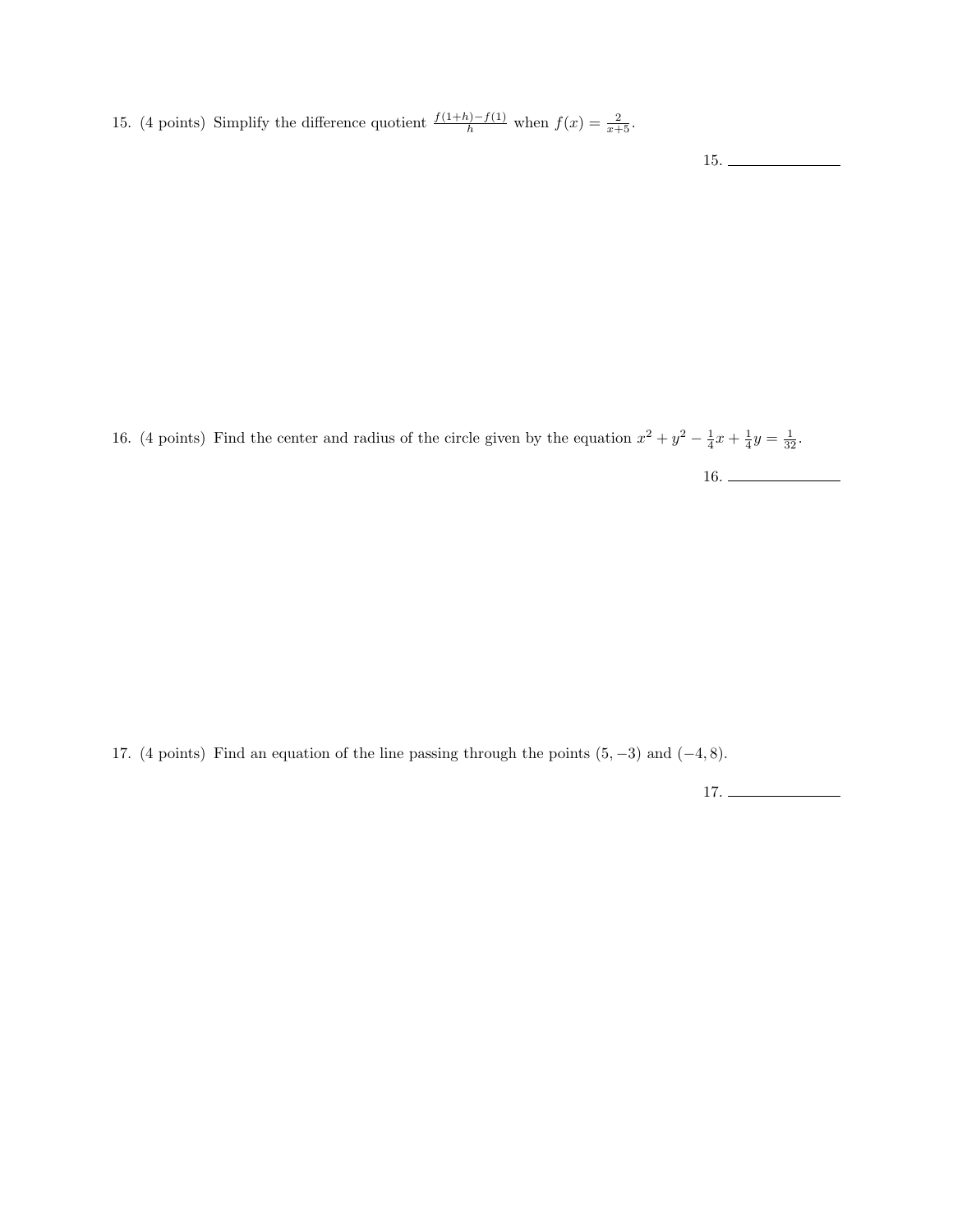18. (4 points) Solve the inequality  $\frac{x}{x+2} > 5$ . Express your answer in interval notation.

18.

19. (4 points) Perform the division  $\frac{x^2-x-30}{x^2+5x} \div \frac{x^2-5x-6}{x^3+x^2}$  and simplify completely.

19.

20. (4 points) Find all solutions x to  $\sqrt{9-x}+1=x-6$ .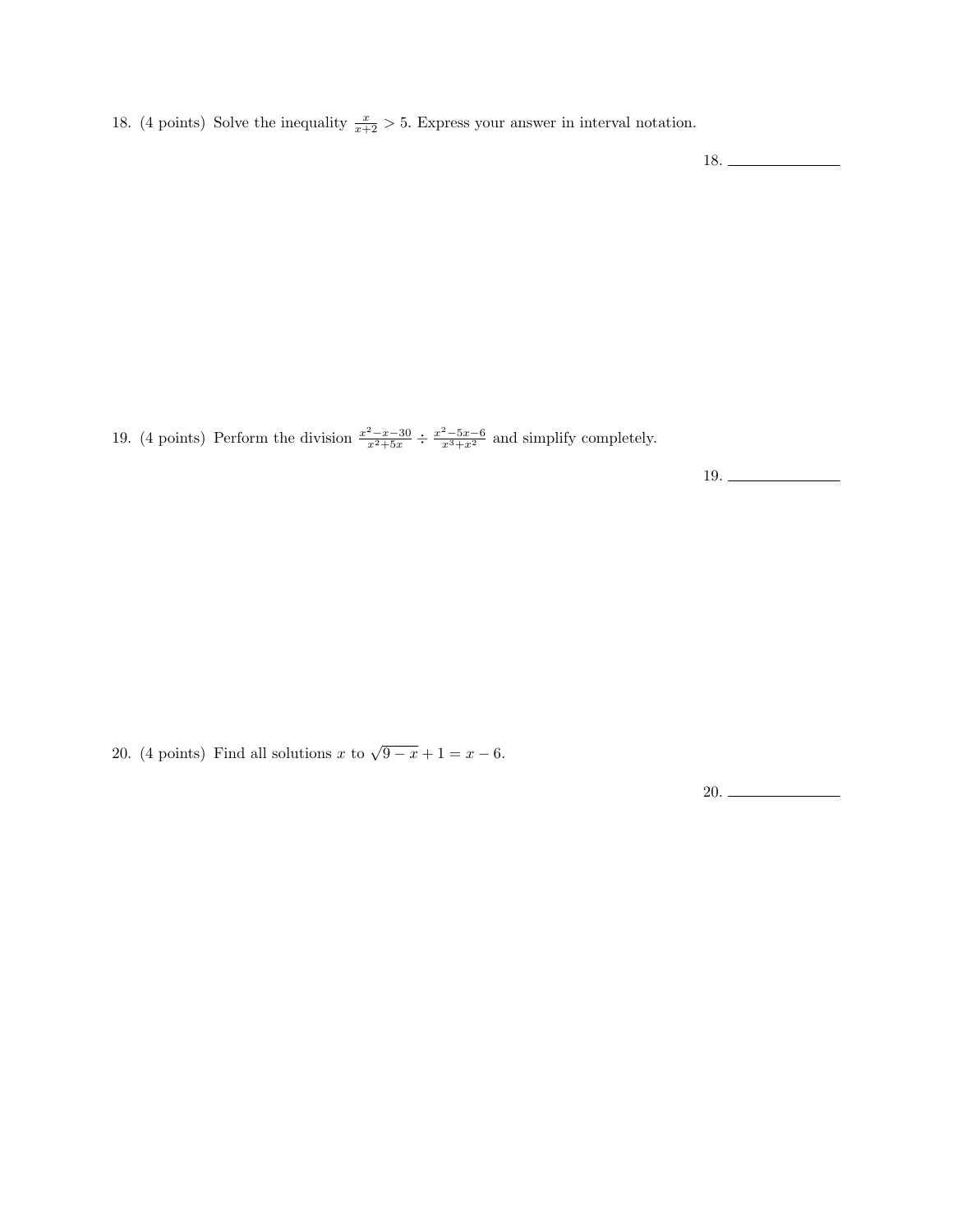21. (4 points) Sketch the graph  $y = 2 + \left(\frac{1}{5}\right)^{x+1}$ . Label all intercepts and asymptotes on your sketch. State the domain and range using interval notation.

22. (4 points) Sketch the graph  $f(x) = -\log_8(x-6)$ . Label all intercepts and asymptotes on your sketch. State the domain and range using interval notation.